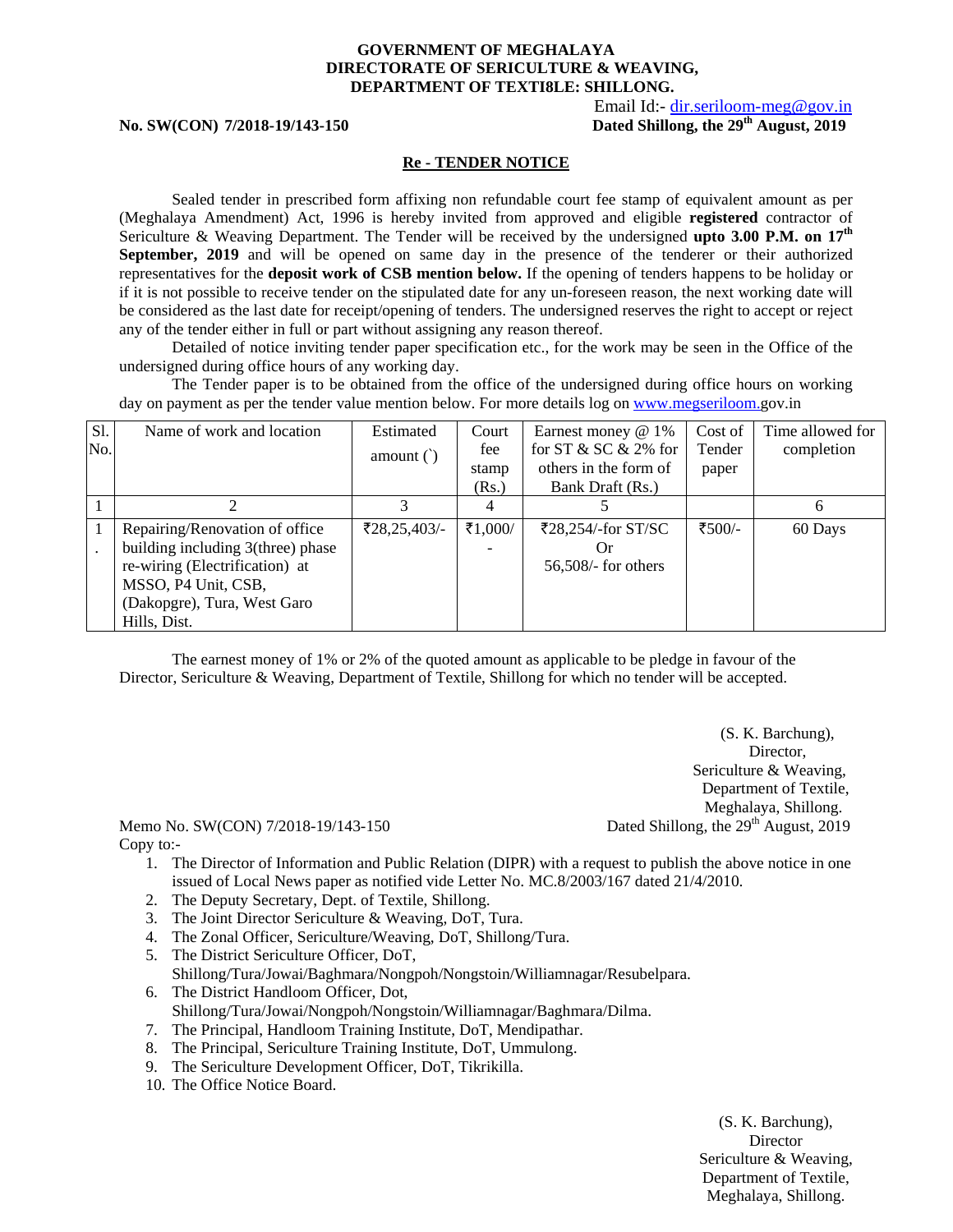# **TERMS AND CONDITIONS.**

- 1. The work shall be executed as per Meghalaya PWD specification and direction of Engineer-incharge/Unit-in-charge.
- 2. The work is to be executed within the sanctioned amount.
- 3. No extra work will be paid without prior approval from competent authority.
- 4. No part payment will be made only on completion of the works amount will be paid as first and final bill.
- 5. Director/Tender Committee reserves the right to reject any or all the quotations without assigning any reason.
- 6. Any dispute between Contractor and Department, the decision of the undersigned will be the final and binding to Contractor.
- 7. Contractor is to maintain office decorum and confidentiality of official documents.
- 8. Penalty will be imposed if contractor fails to execute the works within the stipulated time.
- 9. Contractor may apply for grant of extension of time case for consideration on justified ground.
- 10. A material brought by Contractor is liable to be checked by Engineer-in-charge who can reject any under specified materials.
- 11. No Arbitration case will be entertained.
- 12. A successful tenderer is to deposit 9% security deposit on Estimated Cost and will be deducted from the bill.
- 13. The contractor is to see the site before quoting rate in tender/quotation.
- 14. The quantity of individual item may vary but overall bill amount should not exceed the sanctioned amount.
- 15. The contractor must have to put up his signature in every page of the tender paper.
- 16. The contractor must have to submit all up to date tax clearance certificate along with the tender at the time of the submission of tender.
- 17. The contractor should furnish experience certificate for the last 3 (Three) years for similar work.
- 18. Forest royalty such as stones, sands etc. or minor minerals at current prevailing rate including any other taxes levied by Govt. in the State of Meghalaya from time to time will be recovered from the bills.
- 19. The Central/Meghalaya Goods and Service Tax at source (CGST/MGST) on work contract at current prevailing rate levied by Govt. from time to time will be recovered from the bills under the provisions of the Central/Meghalaya Goods and Service Tax at source (CGST/MGST) Tax Act, 2017 vide L/No. ERTS(T)70/2017/10 dated Shillong the  $22<sup>nd</sup>$  August, 2017.
- 20. Awarding of work contract should be strictly Adhere to the provision of Section 51 of the CGST/MGST Act. and contractor should be registered with GST.
- 21. Non Tribal contractor shall have to submit the trading license issued by the competent authority.
- 22. The contractor shall, at all stages of work, deploy skilled/Semi-skilled tradesmen who are qualified and possess certificate in particular trade (Refer to Clause 19K of Section 3, Condition of contract of CPWD) vide Letter No. MLCL-30/2006/1278-91 dated 8/3/2016.
- 23. As per Letter No. LC/BCWWC-25/2011/Pt.I/1785-98 dated 10/03/2016, 1% labour Cess shall be deducted from each running & final bills, and to furnish either a copy of applicable license/registration with EPFO/ESIC & BOCW registration and to register the laborers with the Meghalaya Building & other Construction Workers' Welfare Board.
- 24. The successful tenderer shall have to sign in every page of the agreement form "Form F-2 of the P.W.D. Department" failing to do so shall be liable to cancel the work order.

(S. K. Barchung,) Director, Sericulture & Weaving, Department of Textile, Meghalaya, Shillong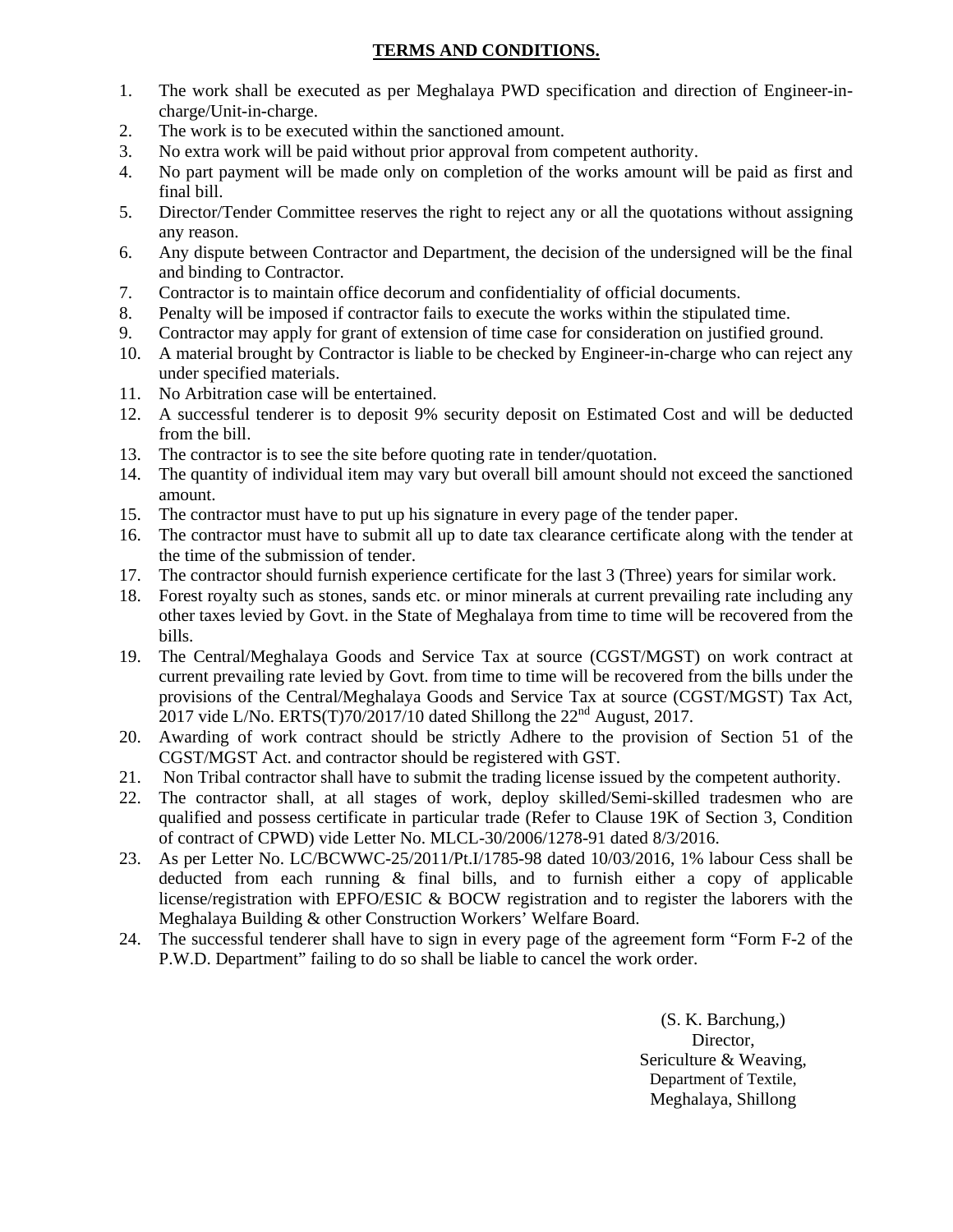#### **CERTIFICATE OF ACCEPTANCE OF TERMS AND CONDITIONS**

I/We have read and fully understood the terms and conditions as laid down above in respect of the Tender for **Repairing/Renovation of Office building including 3(three) phase re‐ wiring (Electrification) at MSSO, P4 Unit, CSB, (Dakopgre), Tura, West Garo Hills, Dist. due date to open on 17<sup>th</sup> September, 2019** in the office chamber of Director, Sericulture and Weaving, Meghalaya Shillong.

I/We agree to abide the same.

I/We have signed all the pages of the tender document as laid down.

|         |     | Signature and Seal of the<br>Tenderer or his Authorized Signatory |
|---------|-----|-------------------------------------------------------------------|
| Dated   |     |                                                                   |
| Address |     |                                                                   |
|         |     |                                                                   |
| Phone   | Fax |                                                                   |
| Email   |     |                                                                   |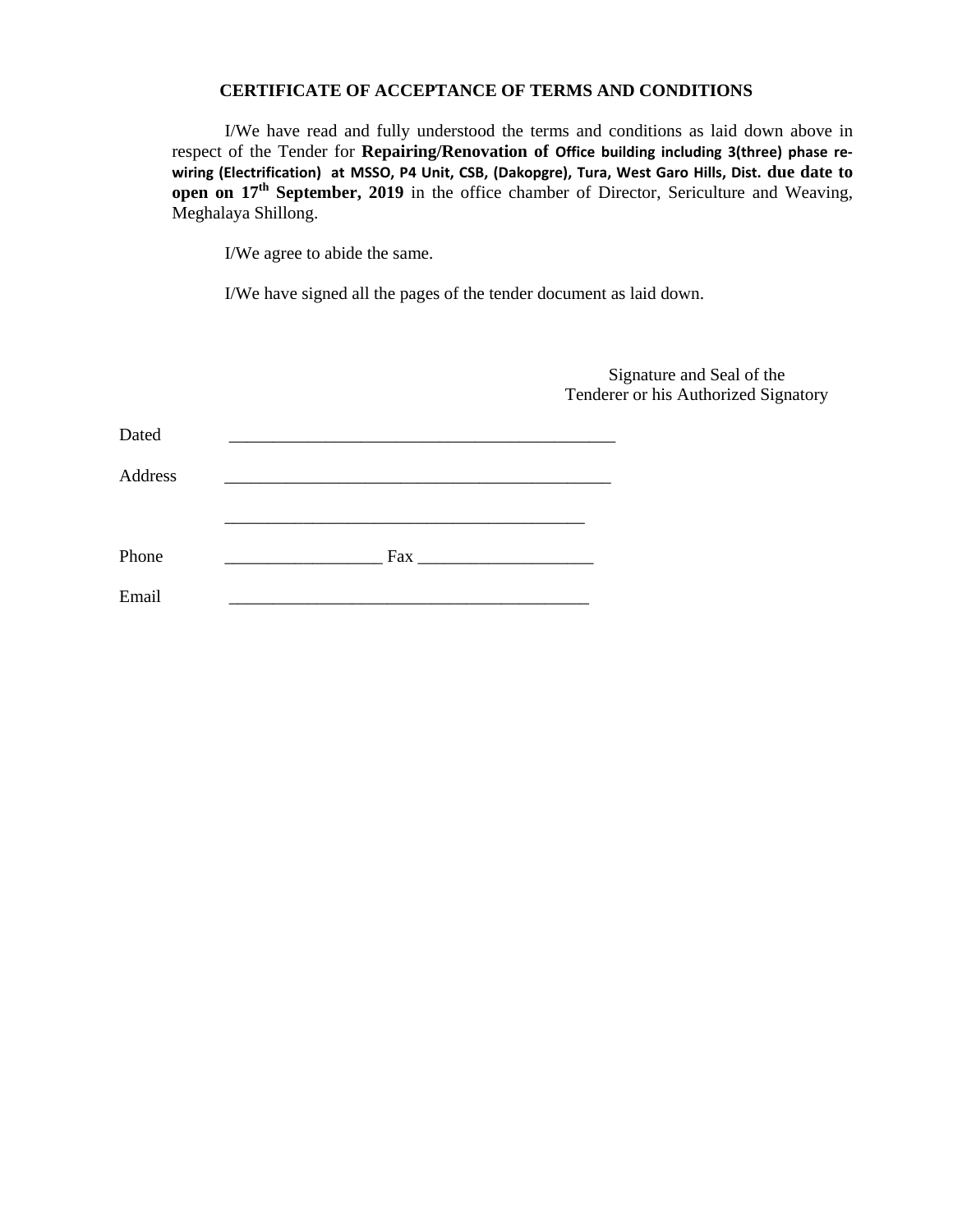# **PART – I – TENDER FORM**

(To be filled in by the Tenderer)

| Sl.<br>No.<br>1. | 5. Details of accreditation, certification from organizations/institution of National or International repute:<br><b>Name of Organisation/Institution</b>                                                                                   | <b>Nature of</b><br>accreditation/<br>certification | copy of<br>certificate<br>enclosed (Yes/<br>No) |
|------------------|---------------------------------------------------------------------------------------------------------------------------------------------------------------------------------------------------------------------------------------------|-----------------------------------------------------|-------------------------------------------------|
|                  |                                                                                                                                                                                                                                             |                                                     |                                                 |
|                  |                                                                                                                                                                                                                                             |                                                     |                                                 |
|                  |                                                                                                                                                                                                                                             |                                                     |                                                 |
|                  | 3. Status of the Tenderer (Pl. Tick appropriately): Individual/ Partnership Firm/ Co-operative Society/ Joint<br><b>Stock Company</b><br>4. In case of the Tenderer being other than individuals, status of the person who sign the tender: |                                                     |                                                 |
|                  |                                                                                                                                                                                                                                             |                                                     |                                                 |
|                  | 2. Postal Address of the Tenderer:                                                                                                                                                                                                          |                                                     |                                                 |
|                  | 1. Full name of the Tenderer (in block letters):                                                                                                                                                                                            |                                                     |                                                 |
|                  | I hereby submitting my tender for the above mention work and quoted the rate (At                                                                                                                                                            |                                                     |                                                 |
| Sub:             | Tender for Repairing/Renovation of Office Building including 3 (three) phase re-wiring at MSSO, P4 Unit,<br>CSB, (Dakopgre), Tura, West Garo Hills, Dist.                                                                                   |                                                     |                                                 |
|                  | Sericulture & Weaving,<br>Department of Textile,<br>Meghalaya, Shillong.                                                                                                                                                                    |                                                     |                                                 |

................................................................................................................................................................... .............................................................................................................................................................................. ........................................................................................................................................................ (Attach

additional sheet(s), if required)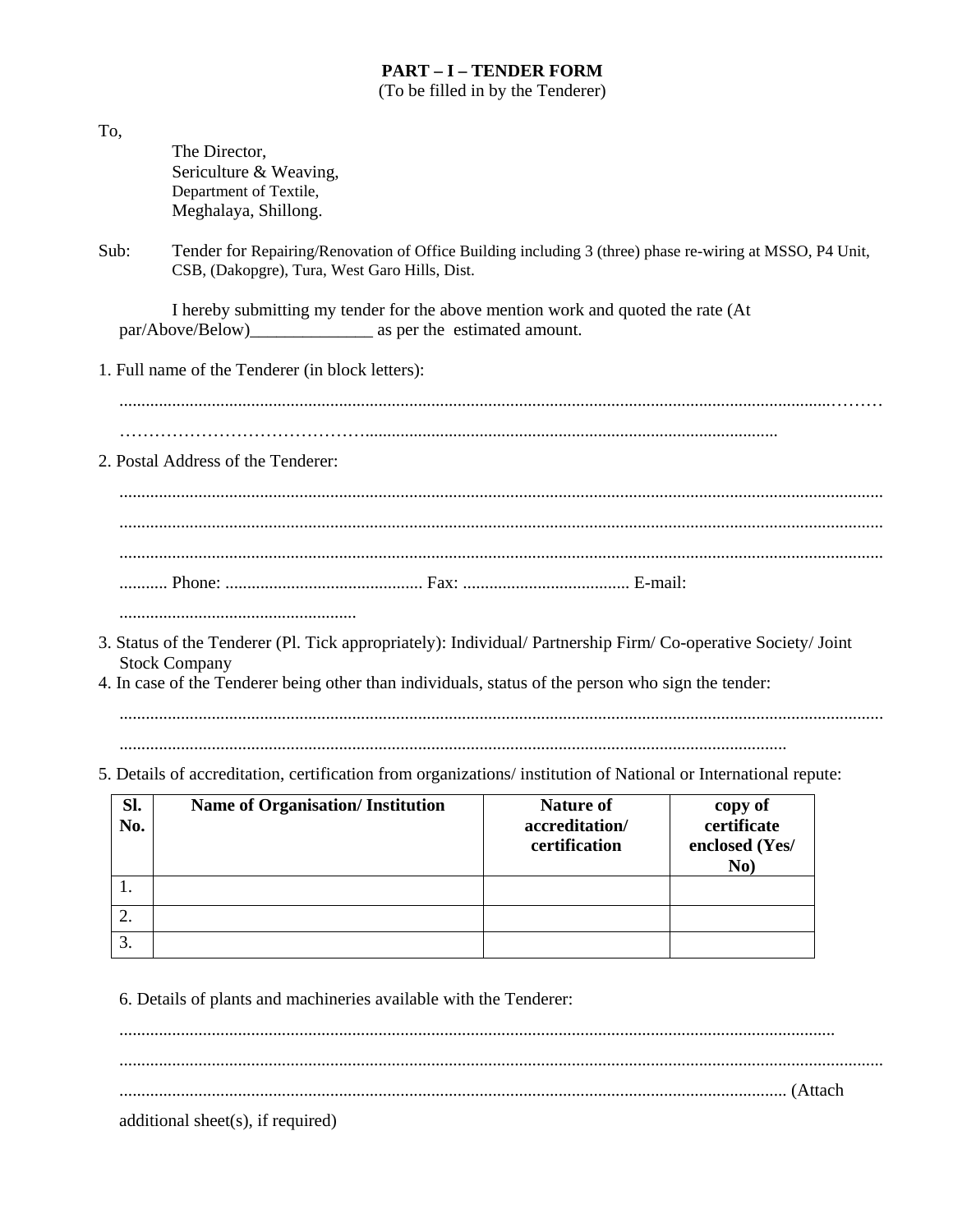7. Details of staff and quality control equipment with the Tenderer:

.............................................................................................................................................................................. .............................................................................................................................................................................. .............................................................................................................................................................................. .................................................................................................................................. (Attach additional sheet(s), if required)

8. Details of similar works executed by the Tenderer during last three years:

| Sl.<br>No. | Name & Address of the client | <b>Nature of Work</b> | <b>Estimated Cost</b><br>$(\bar{\bar{\mathbf{x}}}$ in lakhs) |
|------------|------------------------------|-----------------------|--------------------------------------------------------------|
| 1.         |                              |                       |                                                              |
| 2.         |                              |                       |                                                              |
| 3.         |                              |                       |                                                              |
| 4.         |                              |                       |                                                              |

(Attach additional sheet(s), if required)

9. Details of Similar works presently being executed by the Tenderer:

| SI.<br>No. | Name & Address of the<br>client | <b>Nature of</b><br>Work | <b>Estimated Cost</b><br>$\hat{\ }$ in Lakhs) | <b>Complete billing</b><br>on or before the<br>date of submission<br>of tender |
|------------|---------------------------------|--------------------------|-----------------------------------------------|--------------------------------------------------------------------------------|
| 1.         |                                 |                          |                                               |                                                                                |
| 2.         |                                 |                          |                                               |                                                                                |
| 3.         |                                 |                          |                                               |                                                                                |
| 4.         |                                 |                          |                                               |                                                                                |
| 5.         |                                 |                          |                                               |                                                                                |
| 6.         |                                 |                          |                                               |                                                                                |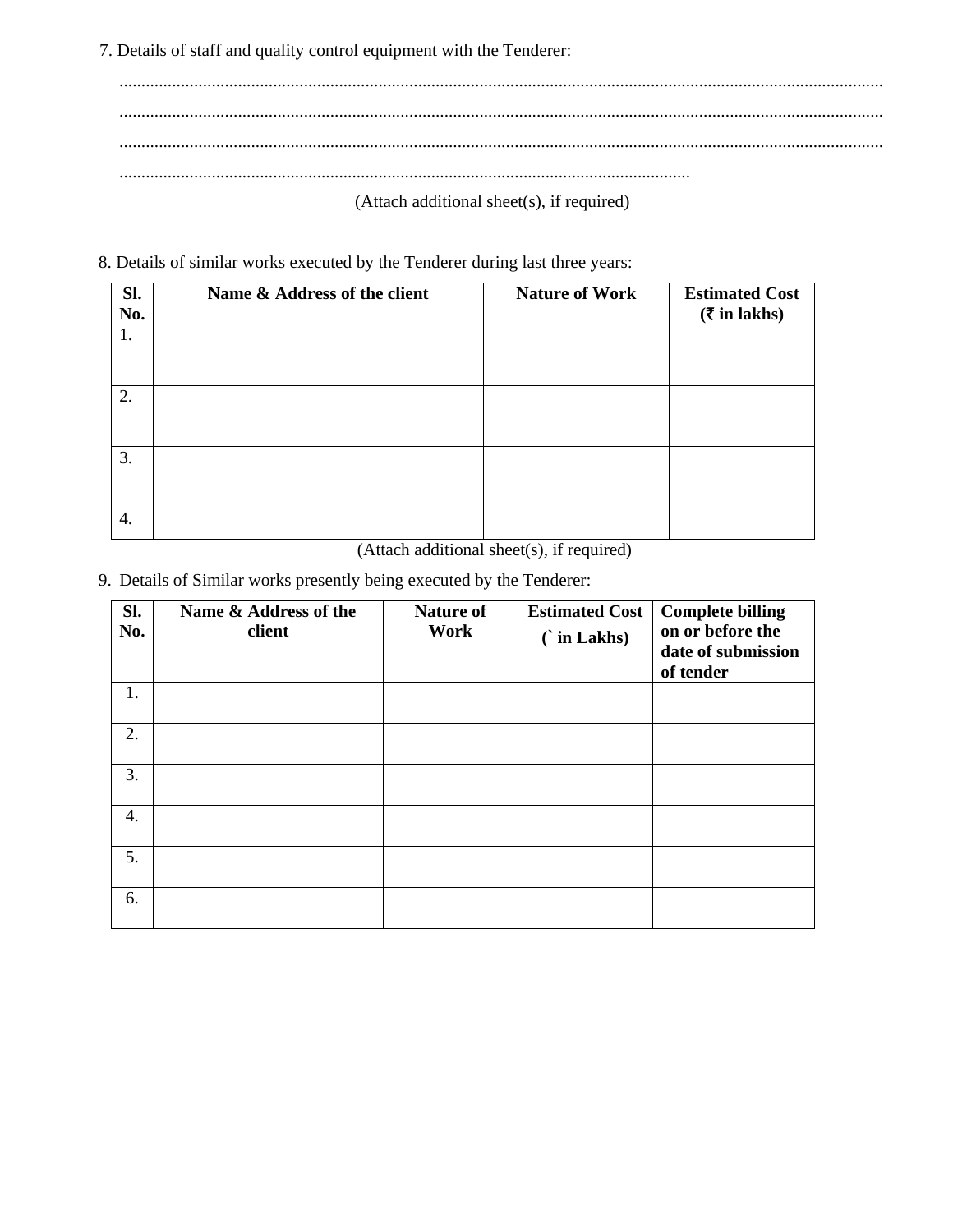#### 11. Summary of rates quoted by the Tenderer for

| Sl.<br>No. | Name of work and location                                                                                                                                  | Estimated<br>amount $(\bar{\zeta})$ | Court fee<br>stamp<br>(Rs.) | Earnest money<br>@ 1% for ST<br>& SC & 2%<br>for others in<br>the form of<br><b>Bank Draft</b> | Rate quoted<br>(Below/At par<br>and above the<br>estimated rate) | Time<br>allowed for<br>completion |
|------------|------------------------------------------------------------------------------------------------------------------------------------------------------------|-------------------------------------|-----------------------------|------------------------------------------------------------------------------------------------|------------------------------------------------------------------|-----------------------------------|
|            |                                                                                                                                                            |                                     |                             | (Rs.)                                                                                          |                                                                  |                                   |
| 1.         | $\mathfrak{D}$                                                                                                                                             | 3                                   | 4                           |                                                                                                | 6                                                                | 7                                 |
| 1.         | Repairing/Renovation of<br>Office building including 3<br>(three) phase re-wiring at<br>MSSO, P4 Unit, CSB,<br>(Dakopgre), Tura, West Garo<br>Hills, Dist. | $\text{\textsterling}28,25,403/-$   | $1,000/-$                   | $28,254/-$<br>Or.<br>56,508/-                                                                  |                                                                  | 60 Days                           |

Earnest money of 1% or 2% of the quoted amount as applicable to be pledge in favour of the Director, Sericulture & Weaving, Meghalaya Shillong for which no tender will be accepted.

11. Validity of the rates quoted by the Tenderer from the date of opening of tenders (Note: In no case it shall be less than six months from the date of opening of tenders): .......................................................................... ....................................................................................................................................................................

**Date: ....................... Signature and seal of the Tenderer**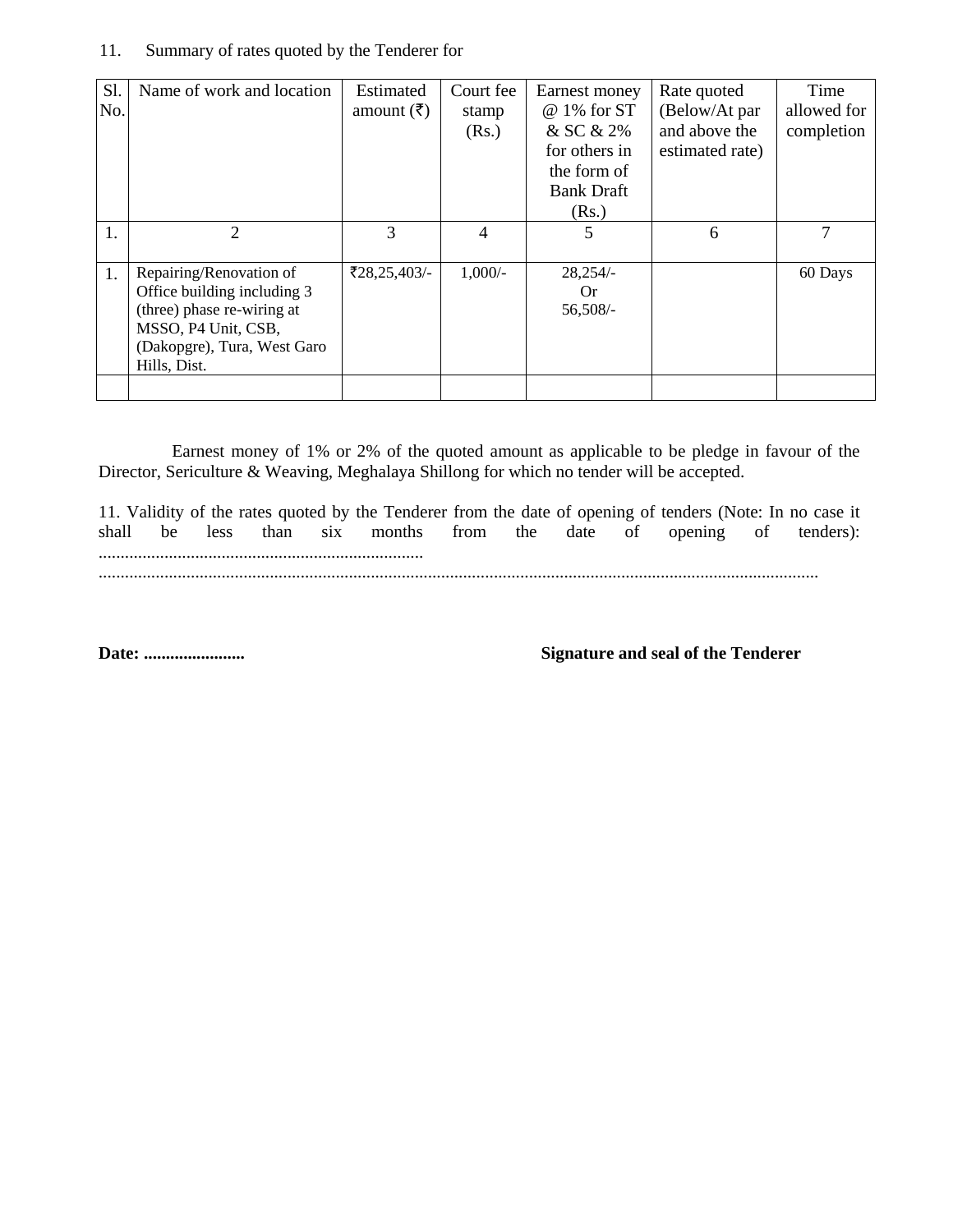### **DECLARATION FORM**

"I agree that I will not withdraw from the tender offered by me during the time that will be required for its acceptance, nor will I withdraw it afterwards should my tender be accepted. If I withdraw the tender then the entire amount of Earnest Money Deposit (EMD) furnished by me along with this tender will be forfeited in favour of the Government of Meghalaya.

Further certified that during last three years I have not abandoned any work nor any of the work allotted to me have been rescinded during the last three years.

| Date:           | <b>Signature and seal of the Tenderer</b> |
|-----------------|-------------------------------------------|
|                 |                                           |
| <b>Witness:</b> |                                           |
|                 |                                           |
|                 |                                           |
|                 |                                           |
| <b>Address:</b> |                                           |
|                 |                                           |
|                 |                                           |
|                 |                                           |

#### **List of Enclosures**

(a) Earnest Money Deposit (EMD)

| SI.            | Name of the payment | <b>Bank on which</b> | <b>Number and</b> | Amount $(\overline{\mathbf{z}})$ |
|----------------|---------------------|----------------------|-------------------|----------------------------------|
| N <sub>0</sub> | instrument*         | Drawn                | Date              |                                  |
|                |                     |                      |                   |                                  |

\*Pay Order/ Demand Draft

(b) In case non-judicial stamp are not affixed to the tender, details of amount deposited in lieu of the

| ame |
|-----|
|-----|

| Sl.<br>No. | Name of the payment<br>instrument* | <b>Bank on which</b><br>Drawn | <b>Number and</b><br>Date | Amount $(\overline{\zeta})$ |
|------------|------------------------------------|-------------------------------|---------------------------|-----------------------------|
|            |                                    |                               |                           |                             |
|            |                                    |                               |                           |                             |

- (c) Documentary proof in support of the accreditation certification issued by institute or organization of national or international repute.
- (d) Copy of work orders and completion reports issued by the concerted competent authorities for the work(s) executed by the Tenderer during last three years.
- (e) If the Tenderer is a Co-operative society, Firm or Joint Stock Company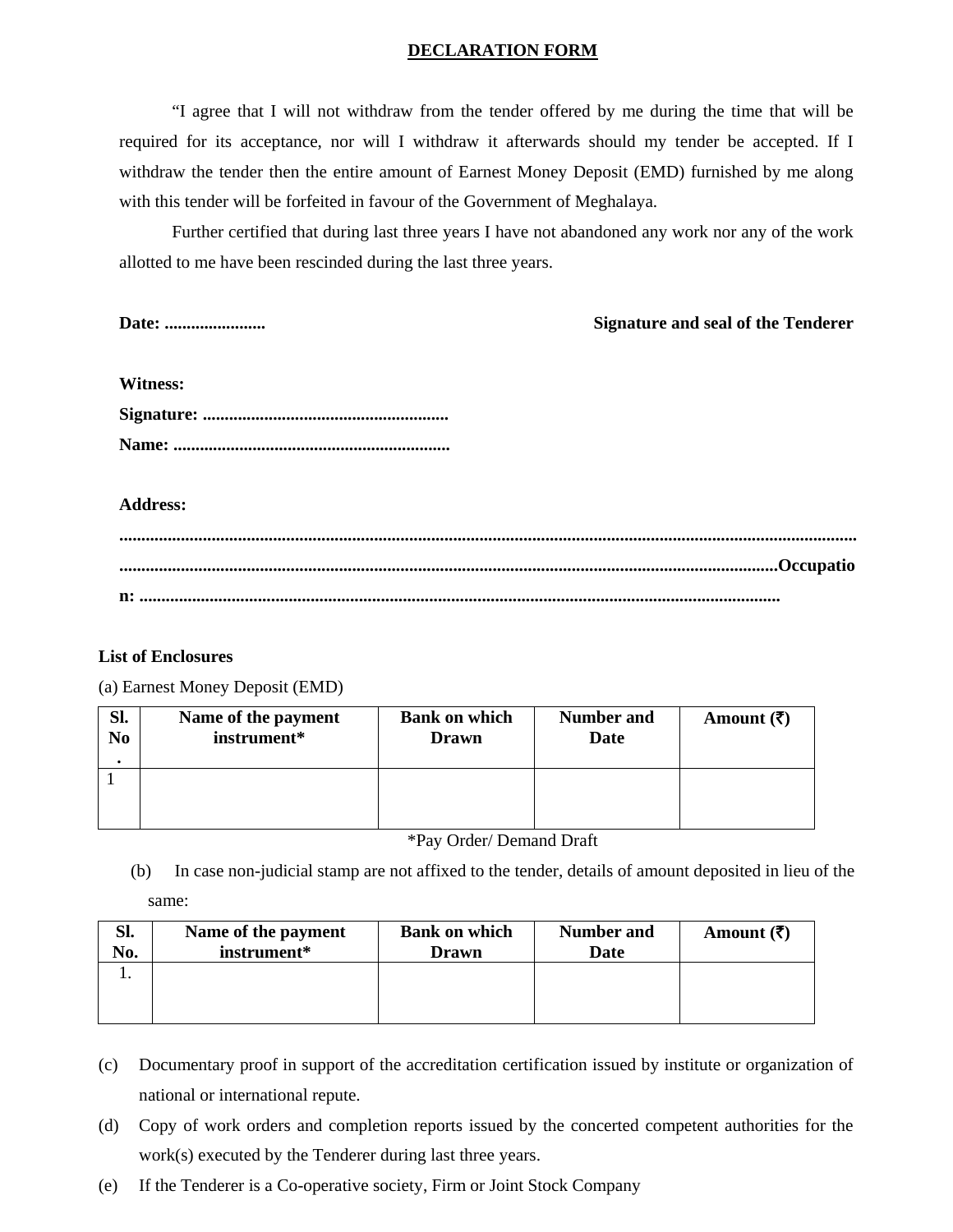- (i) Original or certified copy of the Registration Certificate from the concerned Registration authority. (enclosed/ not enclosed)
- (ii) Certified copy of the resolution/ document authorizing the person who signs the tender. (enclosed/ not enclosed)
- (iii) Statement regarding authorized, subscribed and paid up capital. (enclosed/ not enclosed)
- (f) Up-to date Goods and Service Tax (GST/MGST), PAN Card, EPIC, ST/SC, certificate issued by the concerned competent authority and to furnish either a copy of applicable license/registration with EPFO/ESIC & BOCW registration and to register the laborers with the Meghalaya Building & other Construction Workers' Welfare Board along with two copies of current passport size photographs.
- (g) If the Tenderer is a person other than a tribal resident as defined in United Khasi Jaintia Hills District (Trading by Non-Tribal) Regulation, 1954 o in similar legislation enacted by the Garo Hills Autonomous District Council, and carry on wholesale or retail trade from an area to which above regulation extends, attested copy of trading license issued by the concerned competent authority of the KHADC/ GHADC/ JHADC.

## **Date: ...................... Signature and seal of the Tenderer**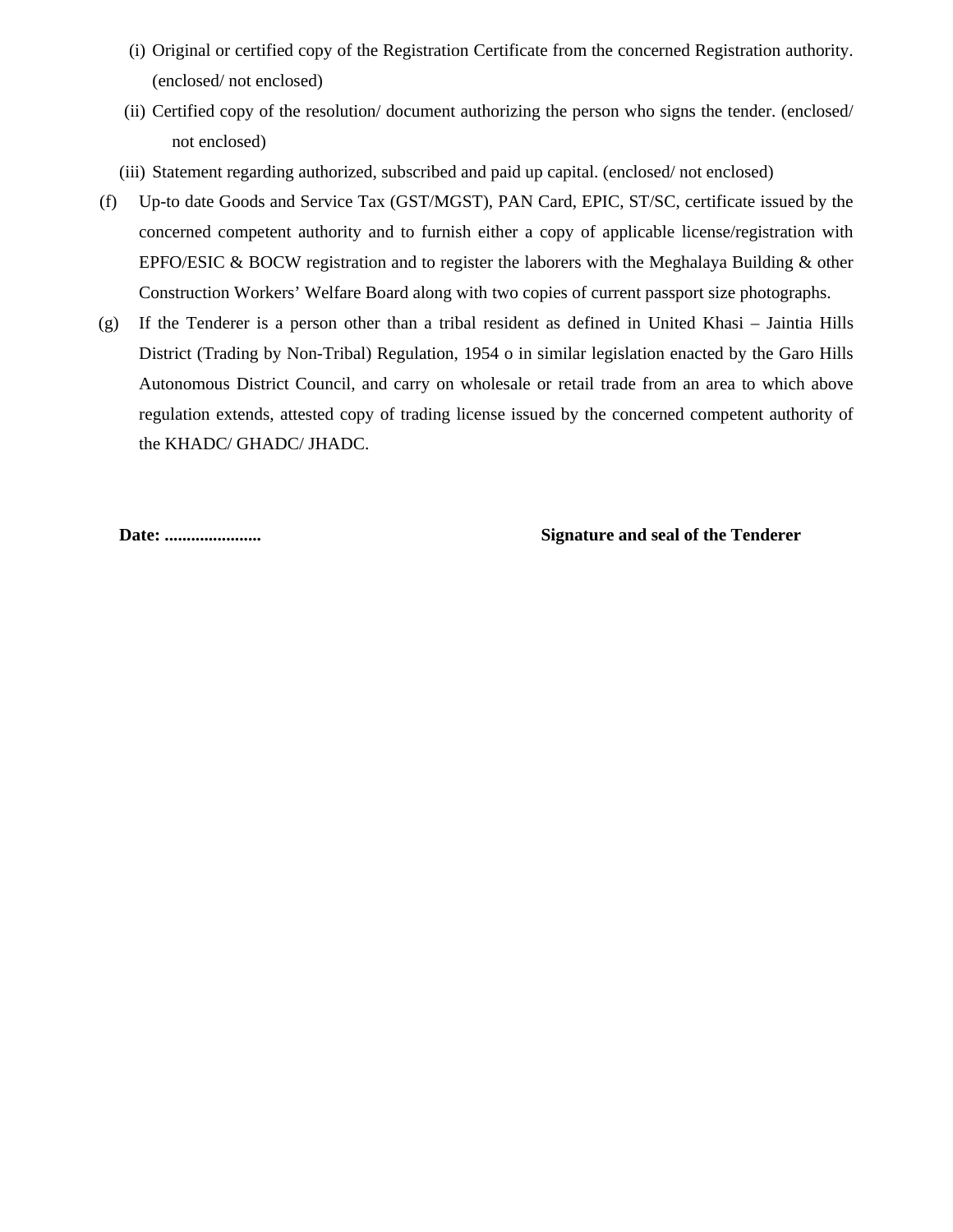### **GOVERNMENT OF MEGHALAYA DIRECTORATE OF SERICULTURE & WEAVING, DEPARTMENT OF TEXTI8LE: SHILLONG.**

Email Id:- dir.seriloom-meg@gov.in

No. SW(CON) 7/2018-19/151 **Dated Shillong, the 29<sup>th</sup> August, 2019** 

#### **RE - TENDER NOTICE**

Sealed tender in prescribed form affixing non refundable court fee stamp of equivalent amount as per (Meghalaya Amendment) Act, 1996 is hereby invited from approved and eligible **registered**  contractor of Sericulture & Weaving Department for the work **"Repairing/Renovation of Office Building including 3 (three) phase re-wiring at MSSO, P4 Unit, CSB, (Dakopgre), Tura, West Garo Hills, Dist."**  The tender will be received by the undersigned **upto 3.00 P.M. on 17th September, 2019** and will be opened on same day in the presence of the tenderer or their authorized representatives. If the opening of tenders happens to be holiday/Band or if it is not possible to receive tender on the stipulated date for any un-foreseen reason, the next working date will be considered as the last date for receipt/opening of tenders. The undersigned reserves the right to accept or reject any of the tender either in full or part without assigning any reason thereof.

Detail of notice inviting tender paper specification etc., for the work may be seen in the Office of the undersigned during office hours of any working day.

The Tender paper is to be obtained from the office of the undersigned during office hours on working day on payment as per the tender value mention below. For more details log on www.megseriloom.gov.in

(S. K. Barchung), Director, Sericulture & Weaving, Department of Textile, Meghalaya, Shillong. Memo No. SW(CON) 7/2018-19/151 Dated Shillong, the 29<sup>th</sup> August, 2019

Copy to:-

1. The Director of Information and Public Relation (DIPR) with a request to publish the above notice in one issued of Local News paper as notified vide Letter No. MC.8/2003/167 dated 21/4/2010.

> (S. K. Barchung), **Director** Sericulture & Weaving, Department of Textile, Meghalaya, Shillong.